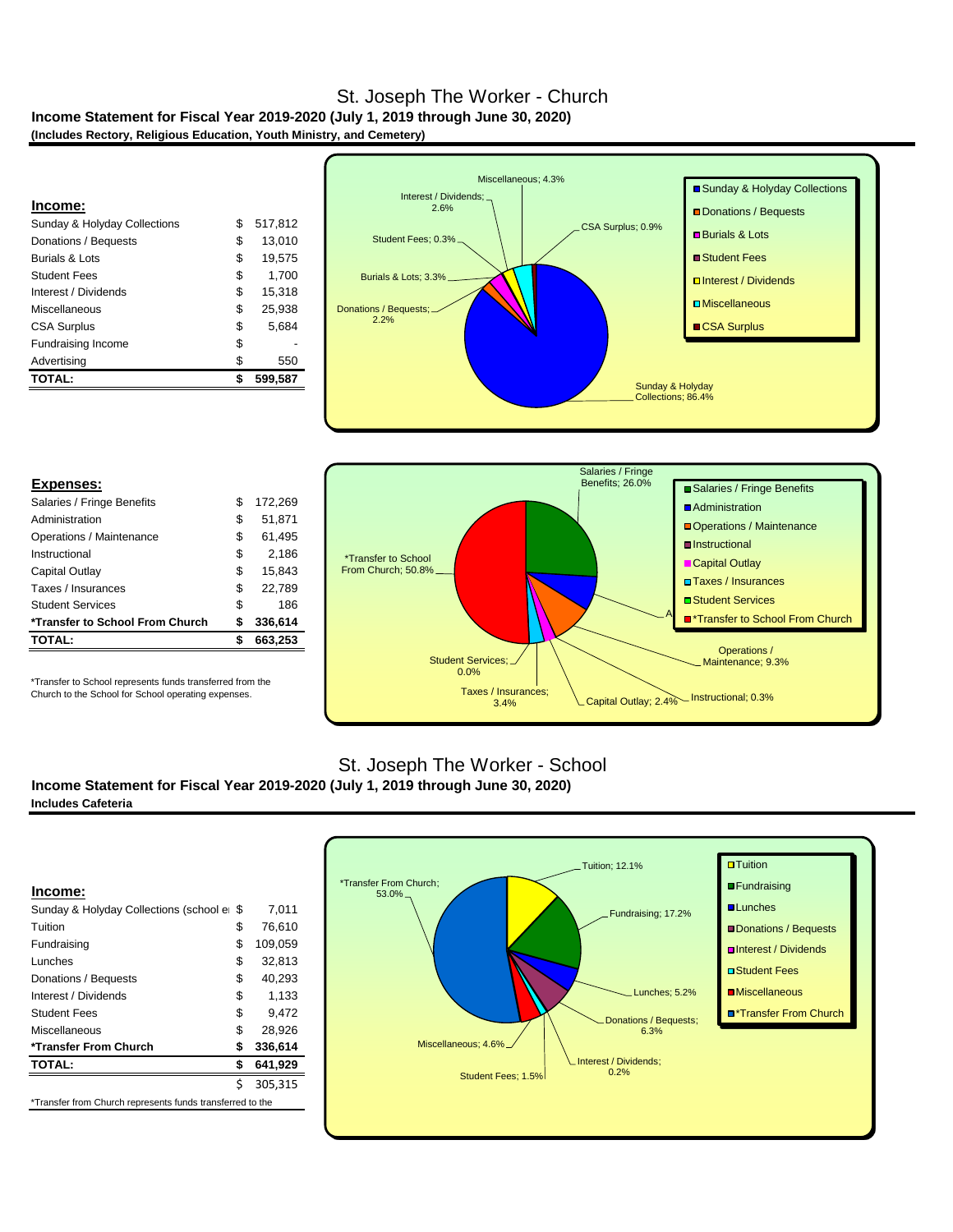School from the Church to cover School operating expenses.

### **Expenses:**

| <b>TOTAL:</b>              |    | 641.929 |
|----------------------------|----|---------|
| Capital Outlay             | S  | 21.224  |
| Instructional              | \$ | 21.852  |
| <b>Student Services</b>    | S  | 20.885  |
| Taxes / Insurances         | S  | 9.185   |
| Operations / Maintenance   | S  | 22.491  |
| Administration             | S  | 30.759  |
| Salaries / Fringe Benefits | S  | 515.533 |
|                            |    |         |



# St. Joseph The Worker - Combined Parish

**Income Statement for Fiscal Year 2019-2020 (July 1, 2019 through June 30, 2020) (Includes Rectory, Religious Education, Youth Ministry, Cemetery, School, Cafeteria)**

#### **Income:**

| <b>TOTAL:</b>                | \$<br>895,430 |
|------------------------------|---------------|
| <b>CSA Surplus</b>           | \$<br>5,684   |
| Miscellaneous                | \$<br>45.513  |
| Fundraising                  | \$<br>109,059 |
| Interest / Dividends         | \$<br>16.451  |
| <b>Student Fees</b>          | \$<br>30.626  |
| Advertising                  | \$<br>550     |
| Lunches                      | \$<br>32,813  |
| Tuition                      | \$<br>76.610  |
| Donations / Bequests         | \$<br>53,303  |
| Sunday & Holyday Collections | \$<br>524.823 |
|                              |               |



#### **Expenses:**

| Salaries / Fringe Benefits              | \$<br>687.802   |
|-----------------------------------------|-----------------|
| Administration                          | \$<br>82.630    |
| Operations / Maintenance                | \$<br>83,985    |
| Instructional                           | \$<br>24.038    |
| Capital Outlay                          | \$<br>37,067    |
| Taxes / Insurances                      | \$<br>31.974    |
| <b>Student Services</b>                 | \$<br>21,071    |
| <b>TOTAL:</b>                           | \$<br>968,567   |
|                                         |                 |
| <b>Excess Income / - Expense</b>        | \$<br>(73, 136) |
|                                         |                 |
| <b>Capital Improvement Fund</b>         |                 |
| <b>Sunday &amp; Holyday Collections</b> | \$34,092        |
| Interest                                | \$3,916         |
| Capital Improvement 2010-2020           | \$38,008        |